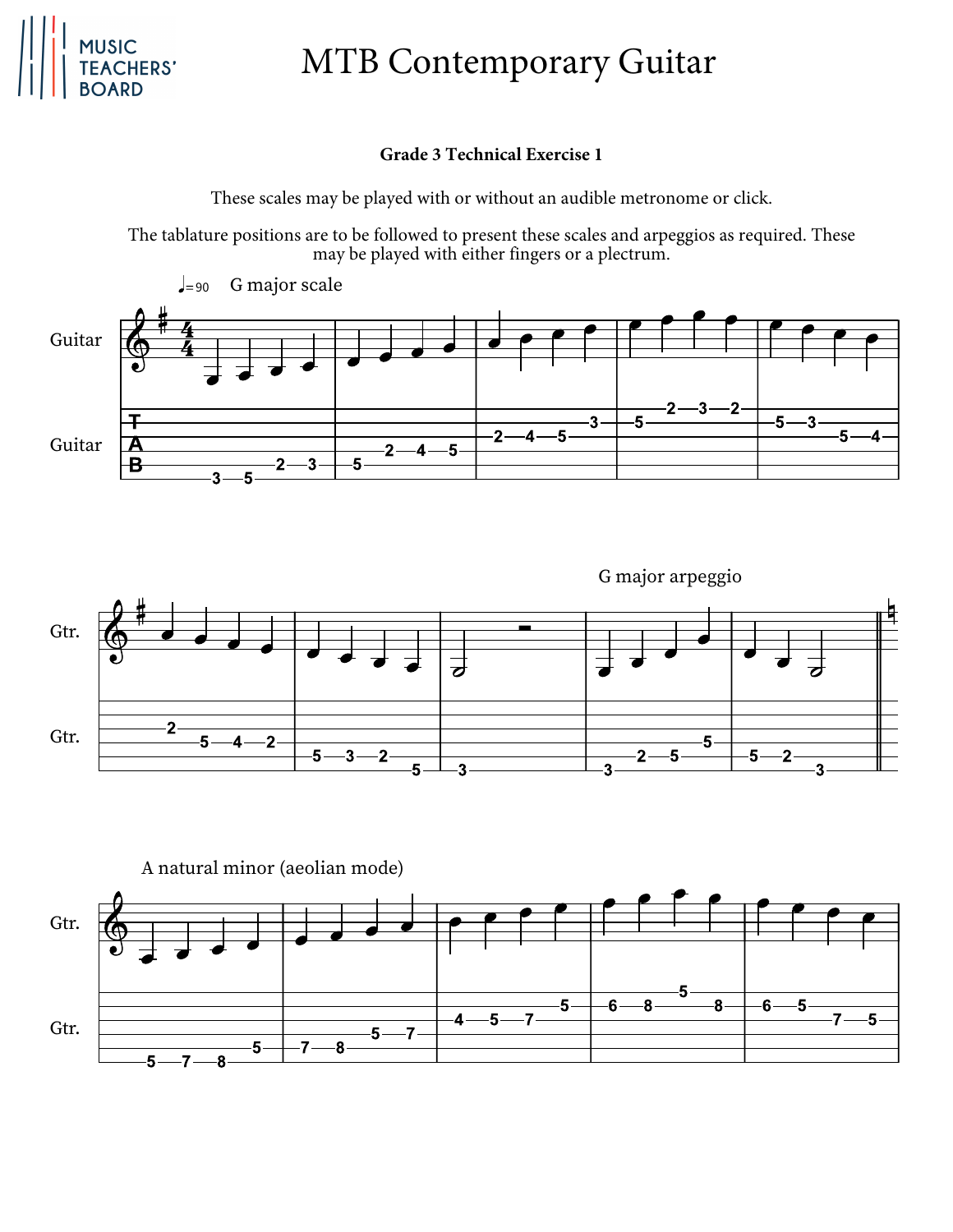





2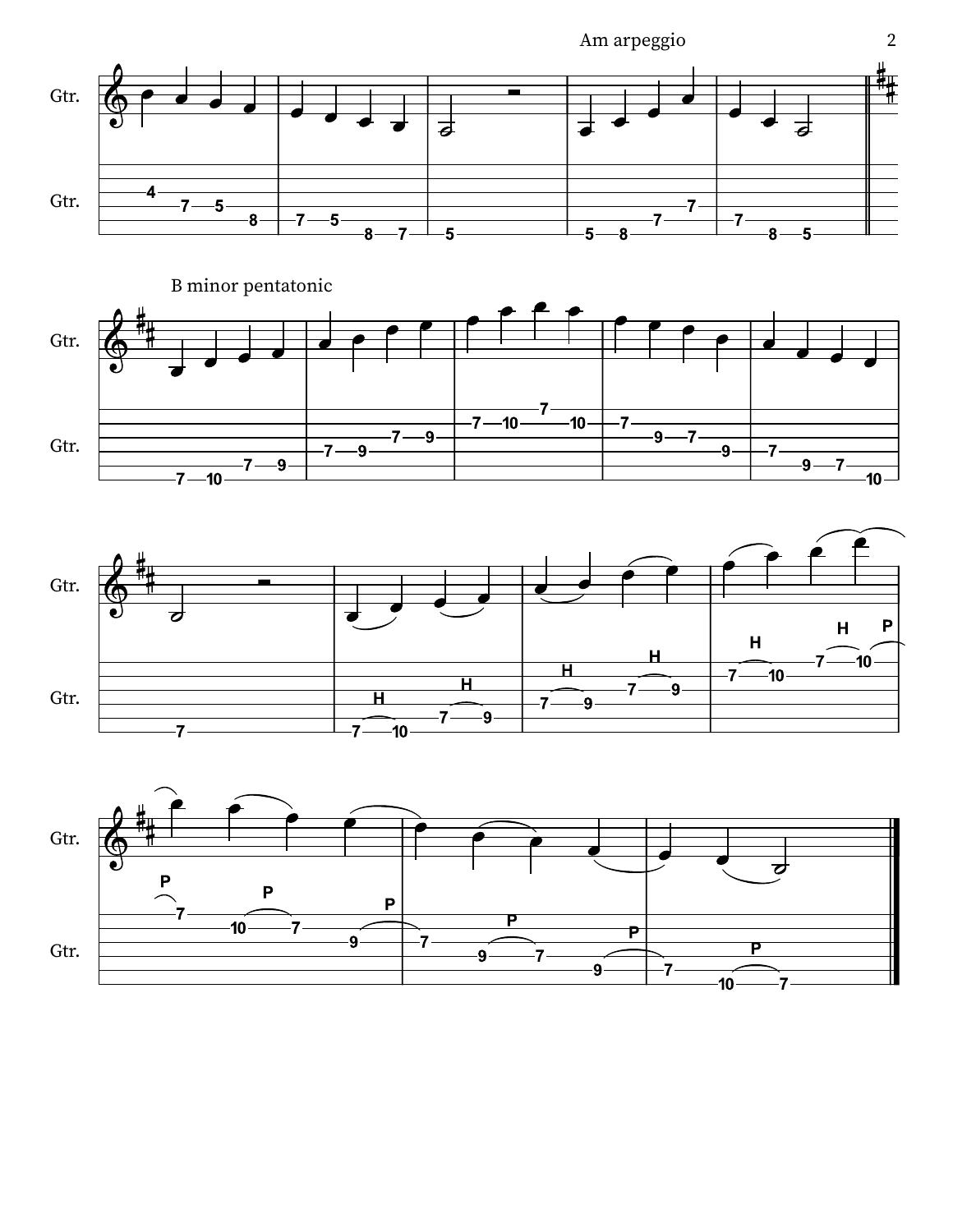## **Grade 3 Technical Exercise 2**

This may be played with or without an audible metronome/click. This sequence of chords is to be strummed with either a plectrum or fingers.